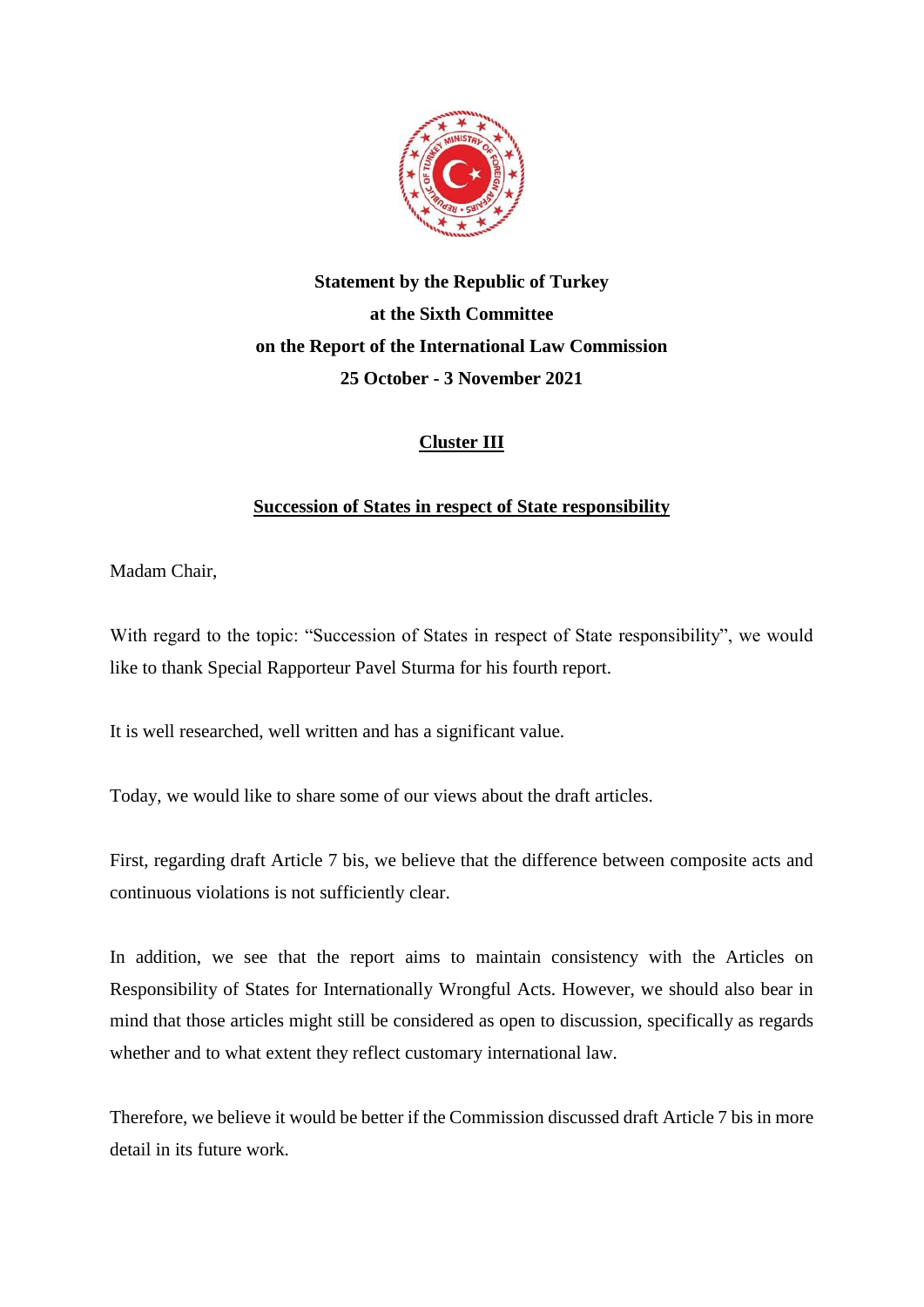With respect to paragraph 2 of draft article 16, we would like to indicate that Turkey supports the view that the successor State does not have an obligation to make restitution in lieu of the predecessor State.

Furthermore, regarding paragraph 2 of draft article 17, as mentioned in the Commission's report, we consider that the causality between the successor state and the predecessor State is not clear. Therefore, it would be appropriate to work cautiously on this draft article.

In paragraph 143 of the ILC report, it is indicated that some members were of the view that recourse to lump-sum agreements should not undermine the rule of full reparation as a fundamental principle of the law of State responsibility and it was observed that lump-sum agreements might not be appropriate to settle disputes involving erga omnes obligations.

At this point, as the Special Rapporteur reiterated in his introduction, in Part One of his fourth report, we would like to highlight the importance of the general consideration of the subsidiary nature of the draft articles, and the priority of agreements entered into between States concerned.

Therefore, we believe that lump sum agreements are part of the State practice, and the opinions which undermine the effect of those agreements should be considered as contrary to the aforementioned general consideration.

#### Madam Chair,

Before we conclude our remarks on this subject, we would also like to briefly provide further clarification regarding our views on the continuity theory.

Paragraph 142 of the second report of the Special Rapporteur contains a phrase "Turkey (the continuing State of the Ottoman Empire)" while referring to the Lighthouse Arbitration case. There is also a reference to the same case in the present ILC report.

We had conveyed our views on this issue in our statement concerning the report of the Commission on the work of its 70th session. Therefore, we will not go into the details of that matter today. However, we would like to emphasize that Turkey was not a party to that case. In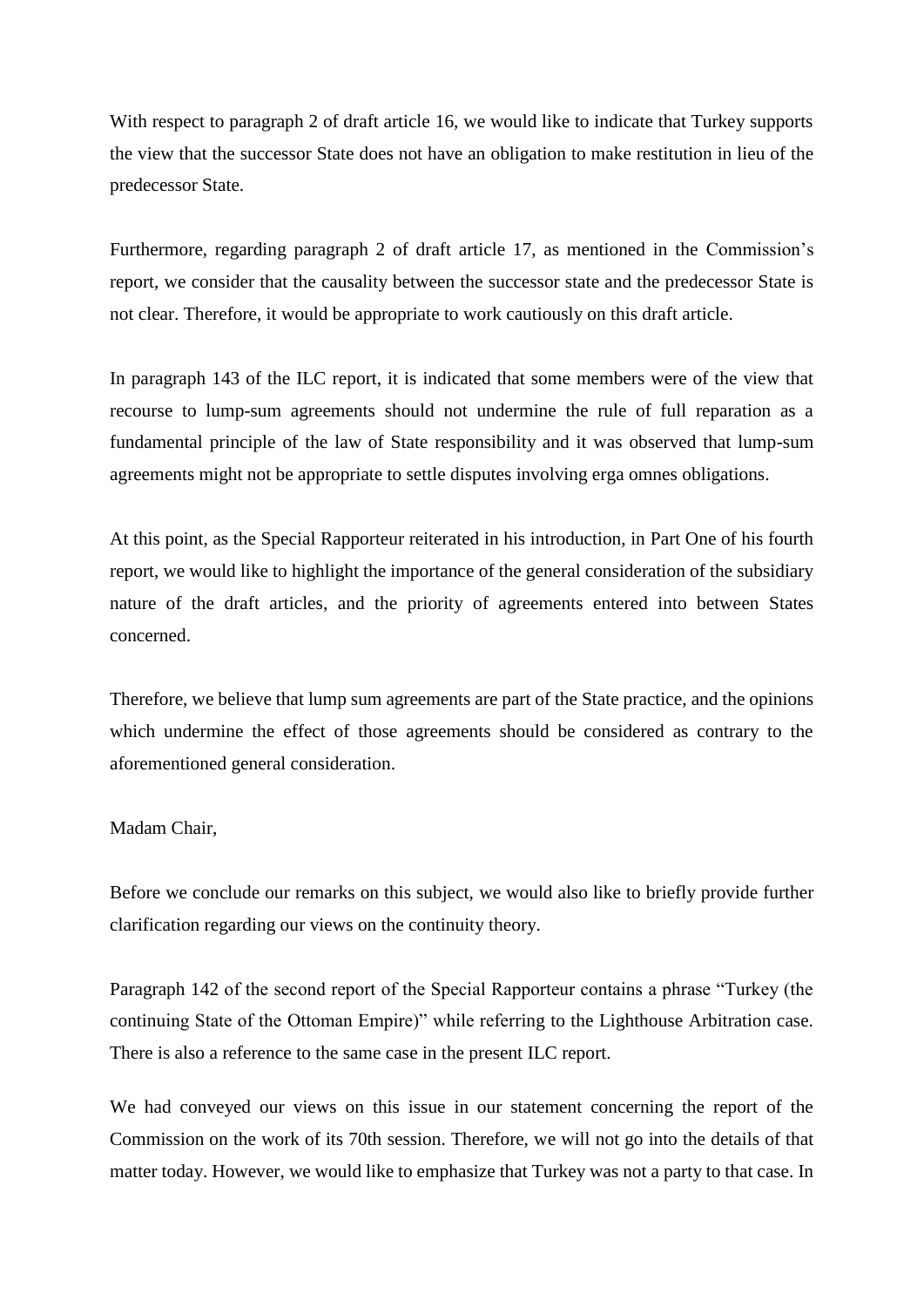addition, we consider that the continuity theory is still controversial, and there are varying views in doctrine. We see that, in line with this understanding, the Special Rapporteur indeed reflected the array of views with regard to certain other instances of secession and succession in his second report. In the same vein, we would like to highlight that there are also different opinions with regard to the case of the Ottoman Empire.

We would appreciate if the Special Rapporteur would bear in mind our comments for future work on the topic.

#### **General principles of law**

#### Madam Chair,

As for the topic: "General principles of law", we would like to express our appreciation to Special Rapporteur Mr. Marcelo Vázquez Bermúdez for his second report, and to the Secretariat for the memorandum surveying the case law.

The second report and the memorandum have provided an excellent overview of state practice and relevant international cases as well as treaties.

Turkey agrees with the Special Rapporteur's general approach that the criteria for identifying general principles of law must be sufficiently strict to prevent them from being used as a shortcut to identify norms of international law, and at the same time sufficiently flexible so that identification would not amount to an impossible task.

Turkey supports the approach of abandoning the term "civilized nations" contained in Article 38, paragraph 1 (c), of the Statute of the International Court of Justice.

In addition, regarding draft conclusion 4, we welcome the decision of the Commission to use the phrase "various legal systems" instead of "principal legal systems".

Finally, as indicated in the second report of the Special Rapporteur, practice and jurisprudence regarding the role of international organizations on this matter appear to be scant.